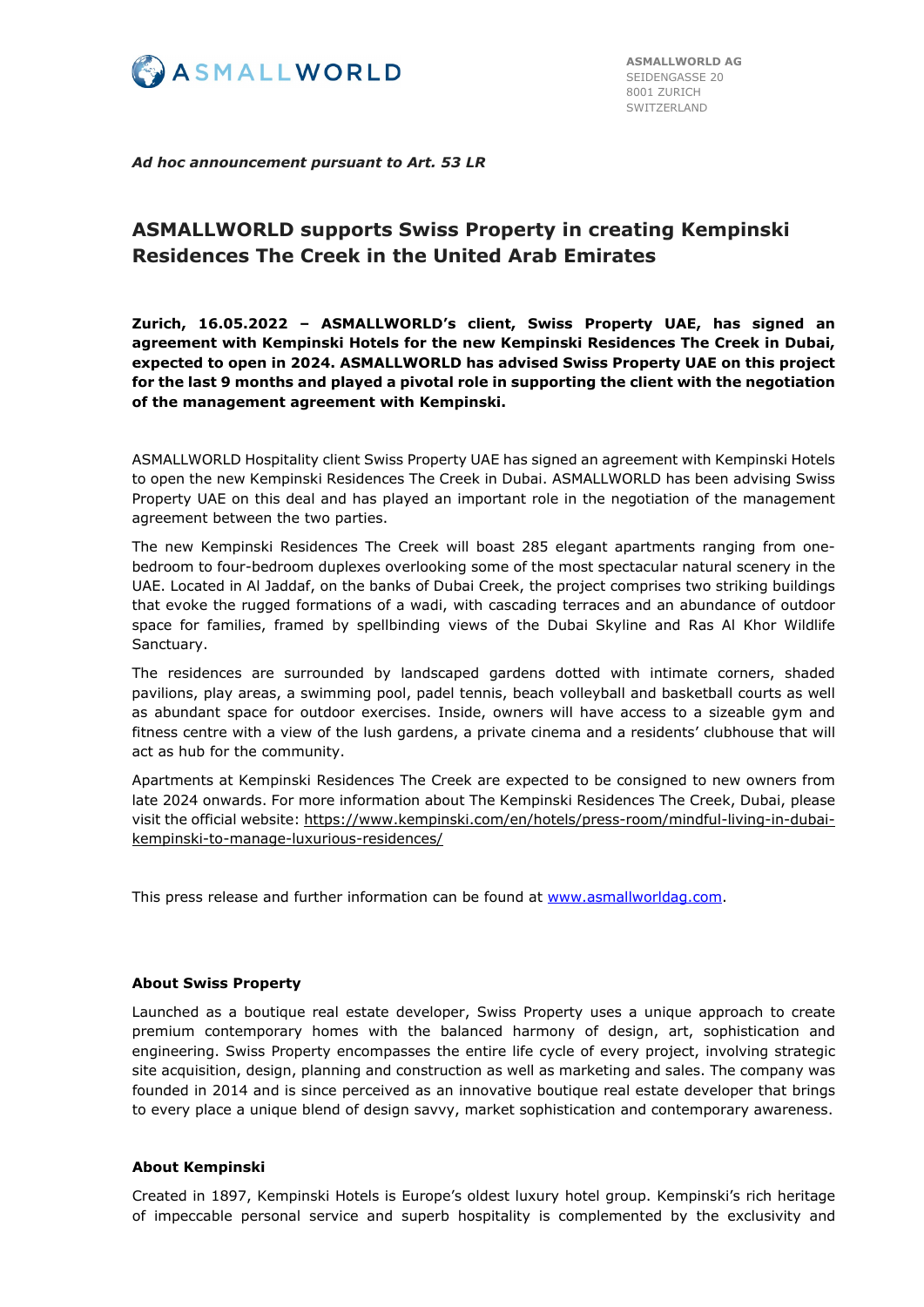individuality of its properties. Today, the Kempinski Group operates 81 hotels and residences in 34 countries, and currently has more than 26 prestigious projects under development around the globe.

Each five-star hotel reflects the strength and success of the Kempinski brand without losing sight of its heritage; each one imbues the quality guests have come to expect from Kempinski while embracing the cultural traditions of its location. The portfolio includes historic landmark properties, award-winning urban lifestyle hotels, outstanding resorts and prestigious residences.

Kempinski is a founding member of the Global Hotel Alliance (GHA), the world's largest alliance of independent hotel brands. [www.kempinski.com](http://www.kempinski.com/) [www.ghadiscovery.com](http://www.ghadiscovery.com/)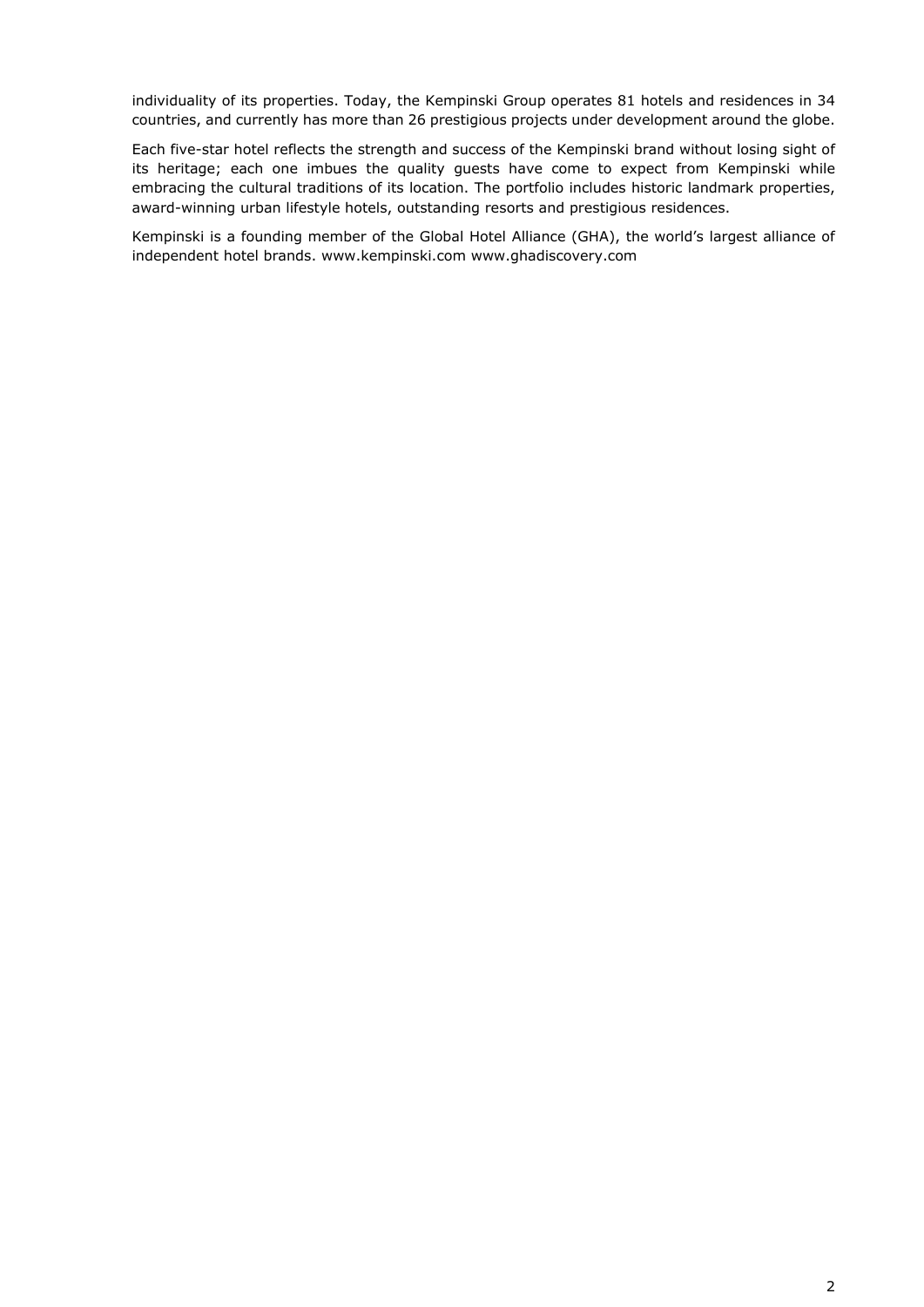#### **The ASMALLWORLD Group:**

ASMALLWORLD is the world's leading travel & lifestyle community, focusing on experiences: the modern-day definition of luxury.

Centred around the ASMALLWORLD social network, the company operates a digital travel & lifestyle ecosystem which enables and inspires members to travel better, experience more and make new connections.

Members of the ASMALLWORLD social network connect through its app and website, where they can meet other members, engage in online discussions, receive travel and lifestyle inspiration, and enjoy a wealth of travel privileges.

Members also meet in person at over 1'000 global ASMALLWORLD events every year, ranging from casual get-togethers in major cities around the world, access to exclusive launches, shows, galas, soirees, exhibitions, major global sporting events, and larger flagship weekend experiences hosted in iconic destinations such as Saint-Tropez and Gstaad.

Other businesses of the ASMALLWORLD travel & lifestyle ecosystem include:

**ASMALLWORLD Collection**, a high-end online hotel booking engine focused on the world's most admired hotels, offering the unique "ASMALLWORLD Preferred Rate" which allows customer to enjoy exclusive travel benefits at no extra cost

**ASMALLWORLD Private**, a high-end travel agency offering personalised travel curation service

**ASMALLWORLD Hospitality**, a hospitality consulting and management consultancy, which supports owners and developers of hospitality assets throughout the different lifecycle stages of their assets, including of acquisition, development, operations and exit

**First Class & More**, a subscription-based smart luxury travel service that allows members to enjoy luxury travel at insider prices

**The World's Finest Clubs**, the world's leading nightlife concierge offers its members VIP access to the most exclusive nightlife venues around the world

For more information, please visit: [www.asmallworldag.com](http://www.asmallworldag.com/) [www.asw.com](http://www.asw.com/) [www.asmallworldcollection.com](http://www.asmallworldcollection.com/) [www.asmallworldprivate.com](http://www.asmallworldprivate.com/) [www.first-class-and-more.de](http://www.first-class-and-more.de/) [www.first-class-and-more.com](http://www.first-class-and-more.com/) [www.finestclubs.com](http://www.finestclubs.com/) [www.asmallworldhospitality.com](http://www.asmallworldhospitality.com/) [www.north-island.com](http://www.north-island.com/)

#### **Contact:**

ASMALLWORLD AG Jan V. Luescher, CEO Seidengasse 20 8001 Zurich Switzerland [info@asmallworldag.com](mailto:info@asmallworldag.com)